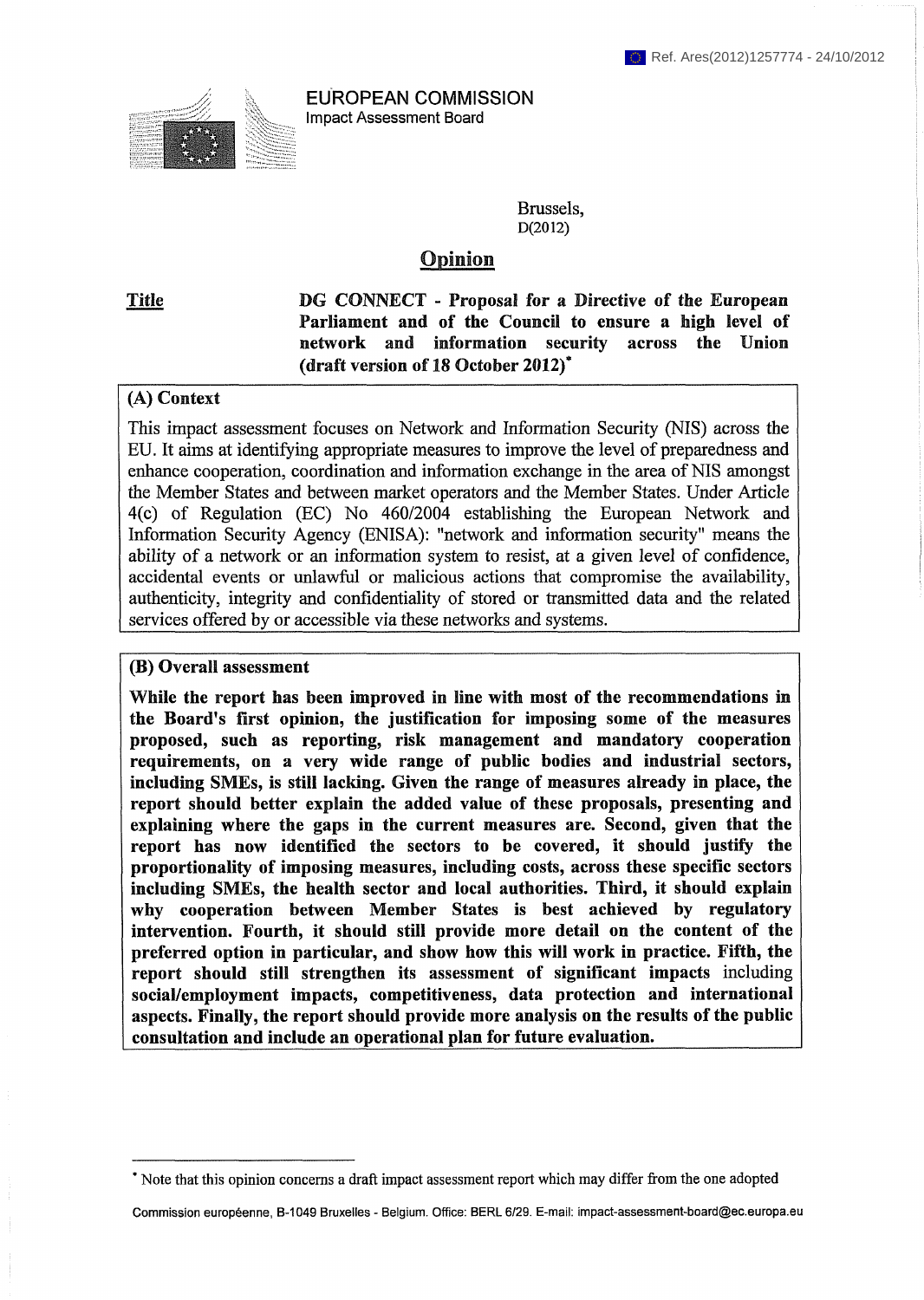#### **(C) Main recommendations for improvements**

**(1) Strengthen the problem** definition. While the report better describes the range of existing requirements already in place (such as data protection obligations, critical infrastructure etc.) it should still highlight where exactly are the gaps that not already covered by these measures. To strengthen this aspect the report should include a table showing the extent to which issues are already addressed by existing obligations and what needs to be covered by new proposals. Given the range of measures that are already in place, the report should also better clarify how duplication of requirements would be avoided. The report should also better explain why there is an apparent lack of trust and why companies or public sector organisations are not motivated to ensure adequate investment in security and risk management. Given that the report has now clarified the sectors to be covered by the proposals, it should provide a deeper analysis of the nature of the risks in these specific sectors including the extent to which, and how, networks and/or services may be affected. In general the report should strengthen the evidence base, beyond relying mainly on the responses to the public consultation, to demonstrate why these sectors (such as health, SMEs and local authorities) have been included and why others (e.g. micros) can be considered not relevant. The report should better include the different views of stakeholders', in particular of Member States' authorities and private companies on the refined scope of the proposals.

**(2) Better demonstrate the proportionality of the proposed measures and further clarify the content of the options.** Given that many Member States have already taken action to implement network and information security measures, the report should strengthen the justification as to why cooperation between them can only be achieved by regulatory intervention. While the report is now clearer on the sectors to be covered by the proposals, it should still provide more detail on the content of the options, in particular for the preferred option and better explain how this will work in practice. For example, more information should be provided on the requirement for organisations to 'adopt appropriate and proportionate measures to dimension the actual risks'. The report should better explain why other possible combinations of'soft' and 'regulatory' approaches were not considered apart from simply combining options 1 and 2.

**(3) Better assess impacts.** The report should strengthen its assessment of significant potential impacts which are currently not still adequately addressed, including social/employment impacts, competitiveness, data protection and international aspects. Furthermore, the report should provide a more detailed breakdown of the impacts across the sectors to be affected e.g. health and local authorities. While the report now provides a more detailed analysis of the costs it should strengthen this by including estimates on the likely costs of enforcement of compliance. The report should try to quantify the possible benefits, or at least assess the magnitude of the avoided NIS incidents and of the improved level of security. Moreover, it should clarify whether the likely benefits would outweigh the significant overall costs (for businesses, Member States and public administrations).

*Some more technical comments have been transmitted directly to the author DG and are expected to be incorporated in the final version of the impact assessment report*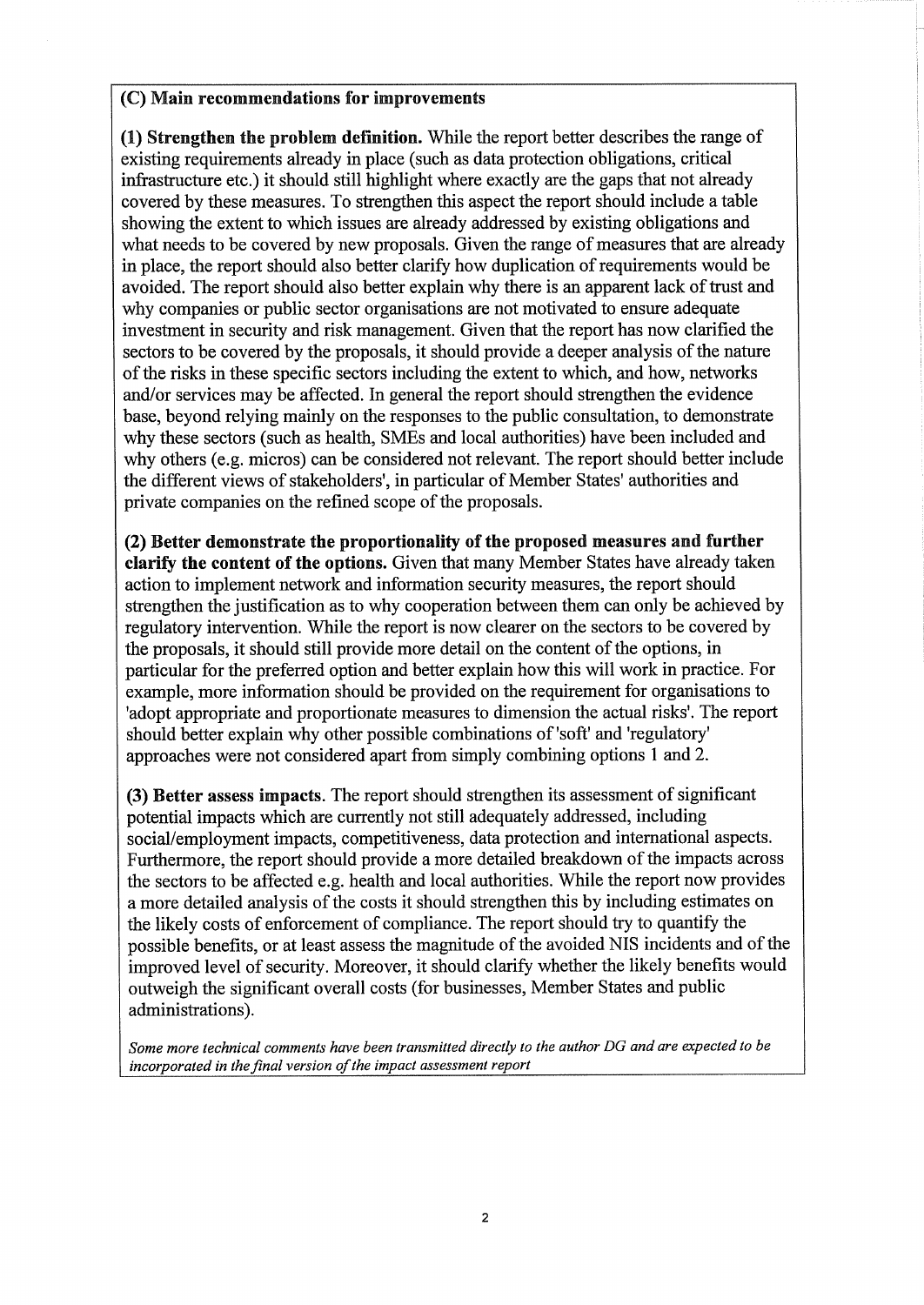# **(D) Procedure and presentation**

A public consultation has been carried out since the Board's first opinion. The report should provide a summary analysis of the responses to that (in an Annex) and should also clarify the questions that were asked. It should also clarify if Member States' authorities contributed to the consultation. Furthermore, while the detailed information provided in the Annex is an improvement, the report should provide a summary table of all costs and benefits per option within the main text. The report should include an operational evaluation plan.

| (E) IAB scrutiny process |                                                                                                            |
|--------------------------|------------------------------------------------------------------------------------------------------------|
| Reference number         | 2012/INFSO/003                                                                                             |
| External expertise used  | No                                                                                                         |
| Date of IAB meeting      | Written procedure                                                                                          |
|                          | The present opinion concerns a resubmitted draft IA report.<br>The first opinion was issued on 6 July 2012 |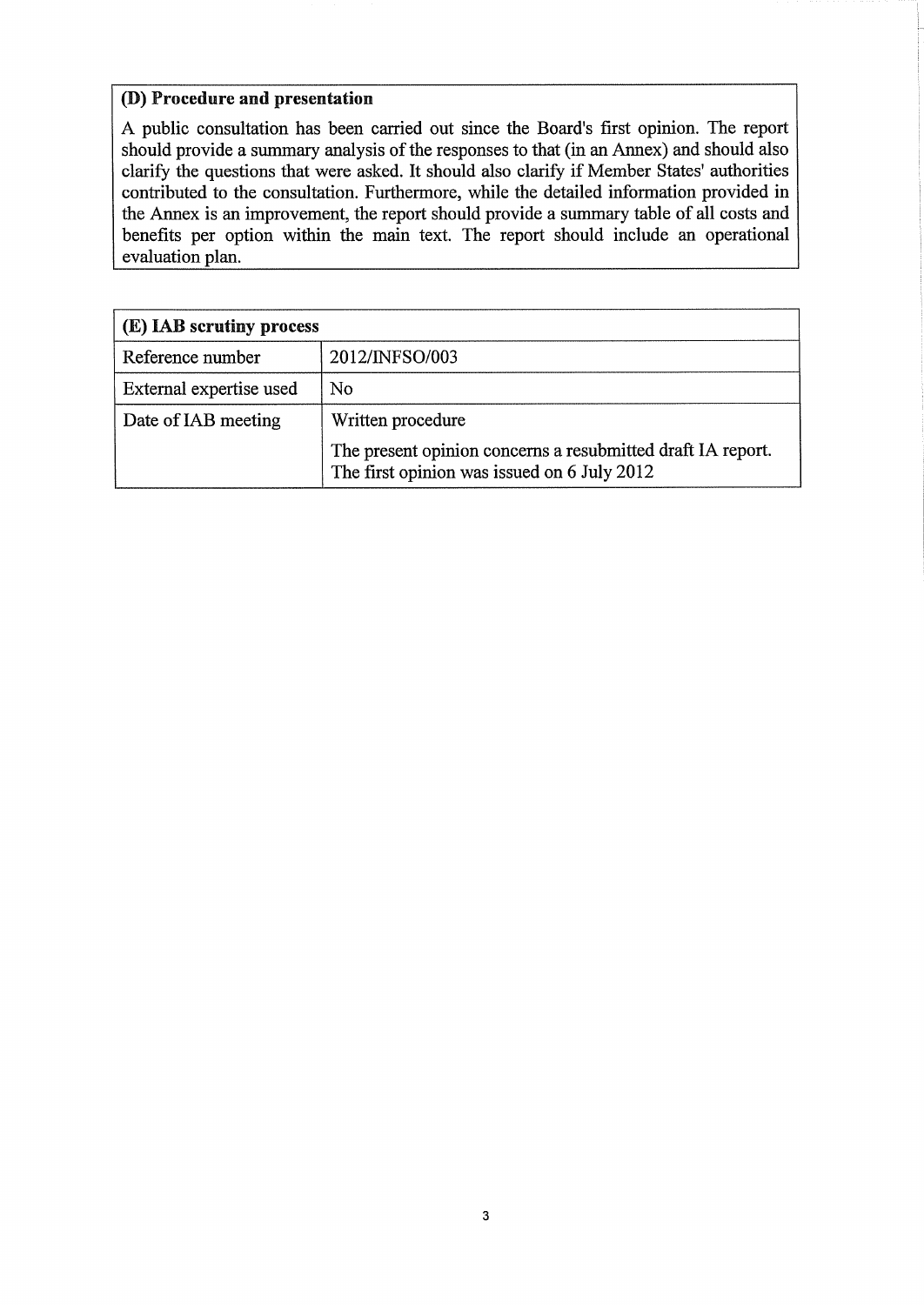

EUROPEAN COMMISSION Impact Assessment Board

> Brussels, D(2012)

## Opinion

Title DG CONNECT - Proposal for a Regulation of the European Parliament and of the Council concerning measures to ensure a high level of network and information security across the Union

(draft version of 13 June 2012)\*

### (A) Context

This impact assessment focuses on Network and Information Security (NIS) across the EU. It aims at identifying appropriate measures to improve the level of preparedness and enhance cooperation, coordination and information exchange in the area of NIS amongst the Member States and between market operators and the Member States. Under Article 4(c) of Regulation (EC) No 460/2004 establishing the European Network and Information Security Agency (ENISA): "network and information security" means the ability of a network or an information system to resist, at a given level of confidence, accidental events or unlawful or malicious actions that compromise the availability, authenticity, integrity and confidentiality of stored or transmitted data and the related services offered by or accessible via these networks and systems.

#### (B) Overall assessment

The report needs to be substantially improved in several respects. First, the nature, scope and scale of the problems should be clarified. In particular, the report should explain why existing measures and mechanisms for NIS are deficient and what precisely the gaps that need to be addressed are. The report should much better demonstrate the cross-border nature of the problem and better explain the weaknesses in private sector preparedness, differentiating between sectors and actors. Second, it should much better justify the proportionality of imposing measures, including costs, across a wide range of sectors and on Member States. Third, the report should clarify the content of the options, explaining what obligations will be imposed and on whom. It should explain how precisely the preferred option in particular will address the problems. Fourth, the report should significantly strengthen its assessment of social impacts, impacts on SMEs/micro entities, competitiveness and international aspects. Fifth, it should give a more detailed assessment of the costs for Member States and affected sectors and a better explanation of the underlying assumptions. Finally, the report should clarify the nature and extent of the external consultation and the views of stakeholders on all key points should be integrated into the text. In the event that no public consultation was carried out, the reasons should be explained.

Given the nature of these concerns, the IAB requests DG CONNECT to submit a revised version of the IA report on which it will issue a new opinion.

Commission européenne, B-1049 Bruxelles - Belgium. Office: BERL 6/29. E-mail: [¡mpact-assessment-board@ec.europa.eu](mailto:mpact-assessment-board@ec.europa.eu)

<sup>\*</sup> Note that this opinion concerns a draft impact assessment report which may differ from the one adopted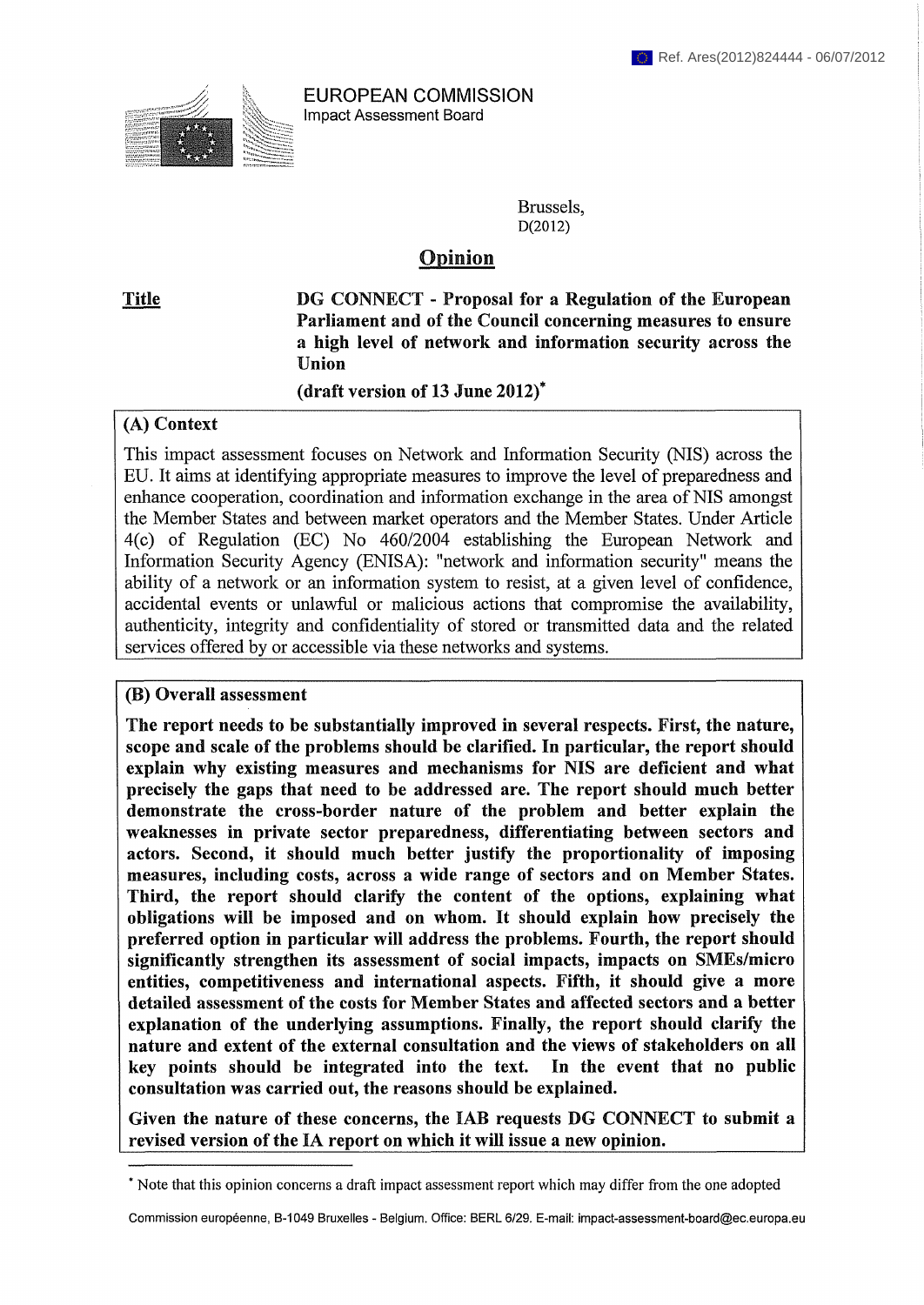### (С) Main recommendations for improvements

(1) Strengthen the problem definition. The problem definition section should be redrafted so as to clarify the nature, scope and scale of the problems. It should much better explain the linkages between these problems and the range of initiatives already taken or underway, including existing legislative requirements. The report should better explain why, despite all the initiatives undertaken so far, it is considered that existing NIS capabilities and mechanisms are overall insufficient. There should be a better explanation as to what has worked so far and what the gaps that need to be addressed are. The report needs to better demonstrate why a strengthened common approach to planning for security attacks is needed across MS, and should make a better effort to show the cross-border effects including by strengthening the evidence base. The nature of the problems should be clarified i.e. why there are gaps in the level of preparedness of some Member States, why there is an apparent lack of trust and what precisely are the problems concerning private companies e.g. apparent lack of adequate investment in security and risk management. There should be a deeper discussion of the nature of the risks including the extent to which, and how, networks and/or services may be affected. In relation to the scope, the report should explain much earlier in the text the range of companies/sectors that are affected in terms of NIS capabilities and should clearly demonstrate, with supporting evidence, the specific weaknesses that need to be addressed, including by SMEs and micros. The report should integrate stakeholders' (different) views on all key aspects of the problem definition.

(2) Better demonstrate the proportionality of the proposed measures and establishment of a clearer intervention logic. Based on a revised problem definition the report should much better justify why it is necessary to impose regulatory obligations to improve NIS mechanisms in Member States and why, in light of the various mechanisms already in place it is necessary to strengthen cross-border cooperation by means of a regulatory approach, particularly for Member States that already have a good level of preparedness. Furthermore, the report should in particular better justify the imposition of regulatory requirements and costs in relation to NIS across a wide range of sectors and actors including on SMEs and micros. The report should strengthen the intervention logic by clearly connecting the problems, objectives and the policy options and in particular by showing how precisely the preferred option will tackle the underlying problems of lack of trust, national level preparedness, cross-border cooperation and inadequate private sector readiness.

(3) Better present the content of the options. The description of the options should better explain what each option implies and exactly what obligations will be imposed and on whom. The report should better explain why a combination of options, based on substance rather than legal form (e.g. a combination of elements of the 'soft' and regulatory approaches) was not considered. In relation to the scope of the obligations, the report should much better explain why it is intended to cover a wide range of additional sectors (information society services sector and the 'regulated markets', banking, finance, energy and transport).

(4) Better assess and compare impacts. The report should strengthen its assessment of significant potential impacts which are currently not adequately addressed, including social/employment impacts, impacts on SMEs/micros, competitiveness, data protection and international aspects. A more differentiated assessment of impacts across Member States (or categories of Member States, depending on the current levels of preparedness) should be provided. Furthermore, the report should provide a more detailed breakdown of the impacts across the sectors to be affected (information society services, banking,